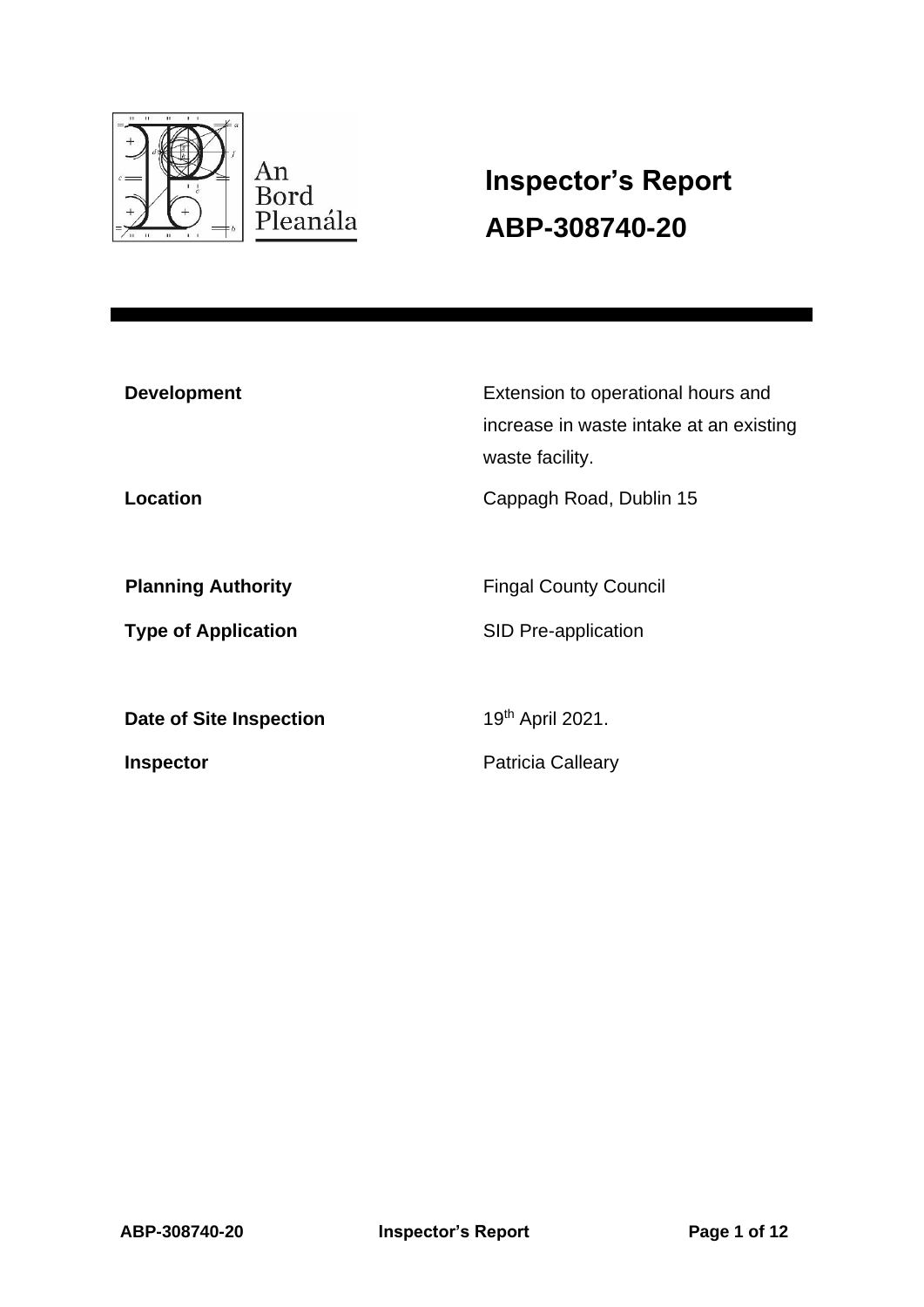## **Contents**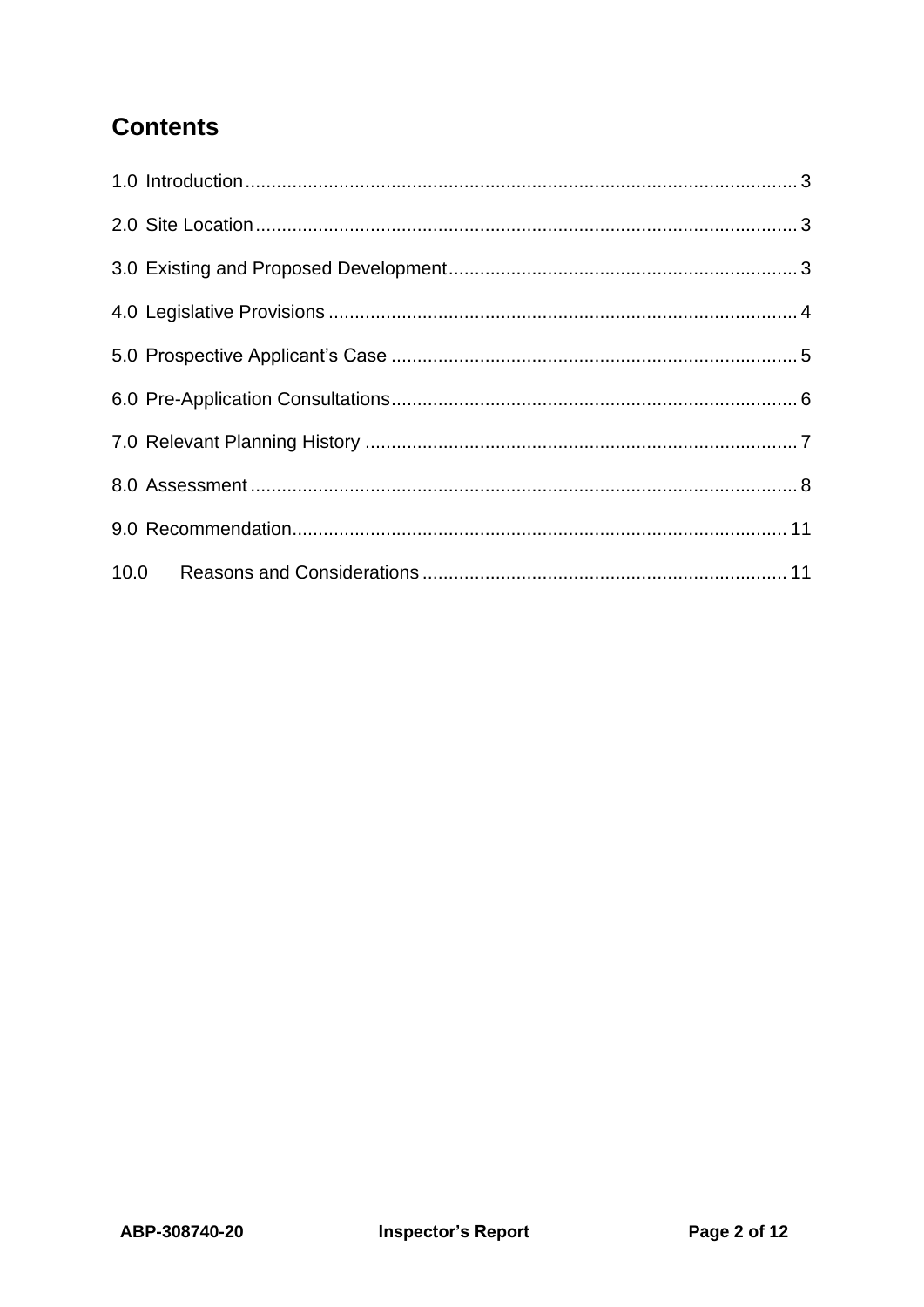#### <span id="page-2-0"></span>1.0 **Introduction**

 $1.1.$ This assessment relates to a request received by the Board from Starrus Eco Holdings Limited represented by Tom Phillips & Associates to enter into preapplication consultations in relation to the proposed development at an existing waste facility at Cappagh Road, Dublin 15. On the 20<sup>th</sup> November 2020, the Board's representatives met with the prospective applicant for one meeting, following which the prospective applicant requested closure of the consultations. Further correspondence was received from Beauparc on behalf of its subsidiary, Starrus Eco Holdings Limited following the pre-application meeting.

#### <span id="page-2-1"></span>2.0 **Site Location**

- $2.1.$ The subject site, approximately 2.5 hectares in size, is located in an industrial/commercial area to the west of Cappagh Road in Ballycoolin within the Dublin 15 Enterprise zone. There are three waste handling buildings and ancillary infrastructure on the site.
- $2.2.$ Stadium Business park is location to the south of the site, Hunstown Business Park is located to the north west and there are industrial/logistics yards located to the south east. The Huntstown quarry is located to the north/north east of the site and there are undeveloped lands that are zoned for commercial uses to the south west. There are ten houses located c.400 to the south east.
- $2.3.$ With respect to the existing facility on the site, the extant planning permission and Environmental Protection Agency (EPA) Industrial Emissions (IE) Licence provide for the acceptance of 250,000 tonnes per annum of non-hazardous household, commercial, industrial and construction and demolition wastes. The facility operates on a 24/7 basis on foot of a temporary permission and the breakdown of wastes currently accepted comprise mixed dry recyclables, processed mixed solid wastes, food waste, mixed household waste and packaged food waste.

#### <span id="page-2-2"></span>3.0 **Existing and Proposed Development**

3.1.1. The **existing development** on site is that of a waste processing facility that allows for segregation of recyclable material as part of the chain of waste recovery. The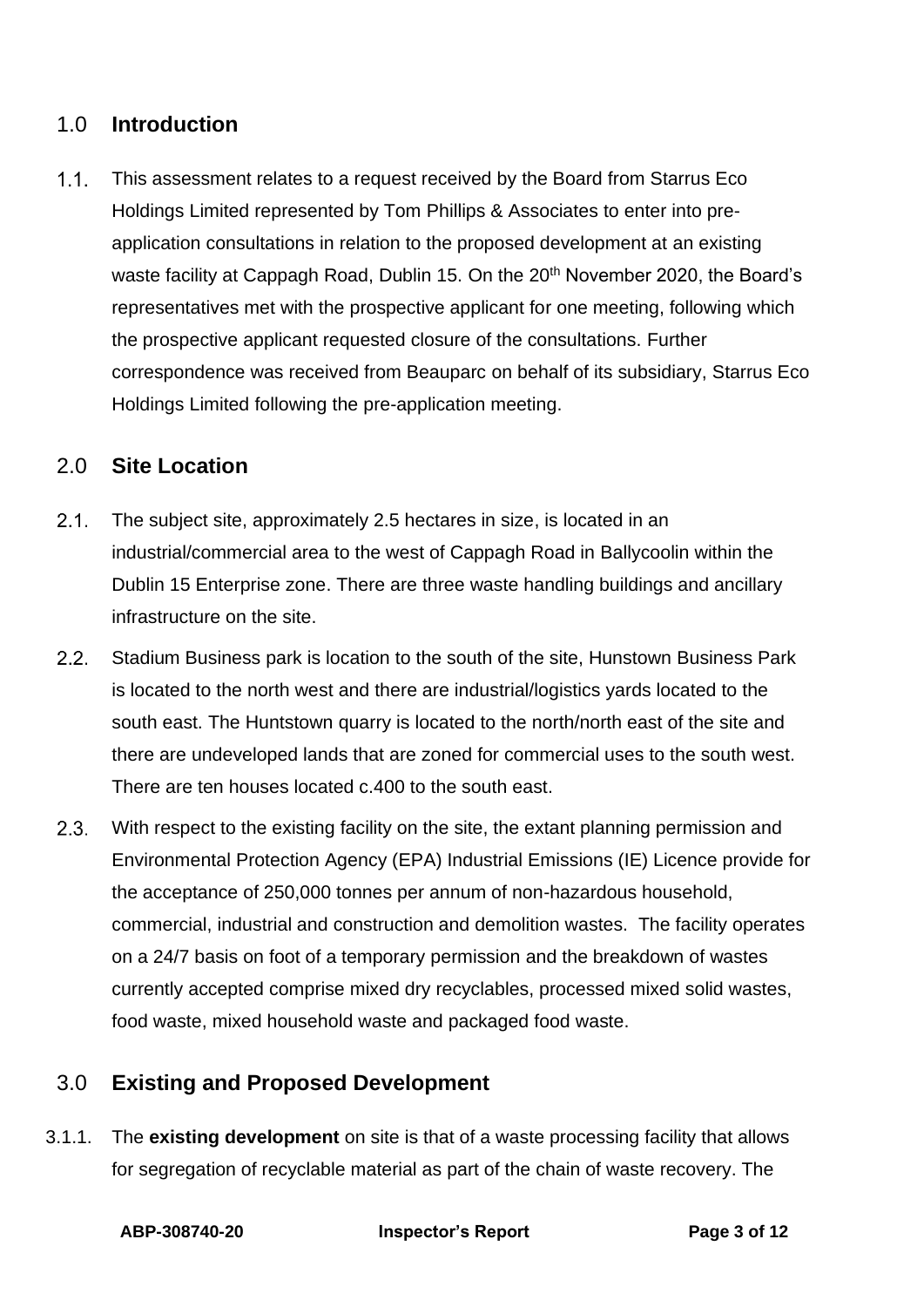facility provides for the acceptance of 250,000 tonnes per annum of non-hazardous household, commercial, industrial and construction and demolition wastes.

- 3.1.2. It is also stated that the facility acts as a national reverse logistics hub for major retailers where distribution trucks are backloaded with recyclable packaging (cardboard, plastic and wood) and clothes hangers for processing at the Cappagh facility. It is further stated that the facility is currently at capacity, handling c.50,000 tonnes of this waste stream per annum. Reverse logistics operations have recently been extended to food waste from major retailers, where food waste is backhauled at the facility for de-packing and is sent to a nearby Anaerobic Digestion (AD) plant for conversion into renewable energy. The existing facility is currently handling 5,000 tonnes of food waste and the proposed development would enable this element to increase. Supplies in excess of 100,000 tonnes of Solid Recovered Fuel (SRF) are also provided to cement producers in the Eastern Region.
- 3.1.3. The **proposed development** is that of increasing the acceptance of waste to 450,000 tonnes per annum. It appears that the existing facility is permitted to operate on a 24/7 basis for a temporary period and the current proposal also entails seeking permissions to operate as such on a permanent basis.

#### <span id="page-3-0"></span>4.0 **Legislative Provisions**

- $4.1.$ The Board is asked to decide if the proposal as outlined is or is not Strategic Infrastructure Development as defined by Section 37A of the Planning and Development Planning Act 2000, as amended (hereinafter referred to as 'the Act').
- $4.2.$ The Seventh Schedule of the Act includes Class 3 (Environmental Infrastructure) providing for the following category of development: 'Development comprising or for the purposes of any of the following: —An installation for the disposal, treatment or recovery of waste with a capacity for an annual intake greater than 100,000 tonnes'.
- $4.3.$ Section 37A(1) sets out that an application for permission for any development specified in the Seventh Schedule shall, if the following condition is satisfied, be made to the Board under section 37E and not to a planning authority. Section 37A (2) sets out that: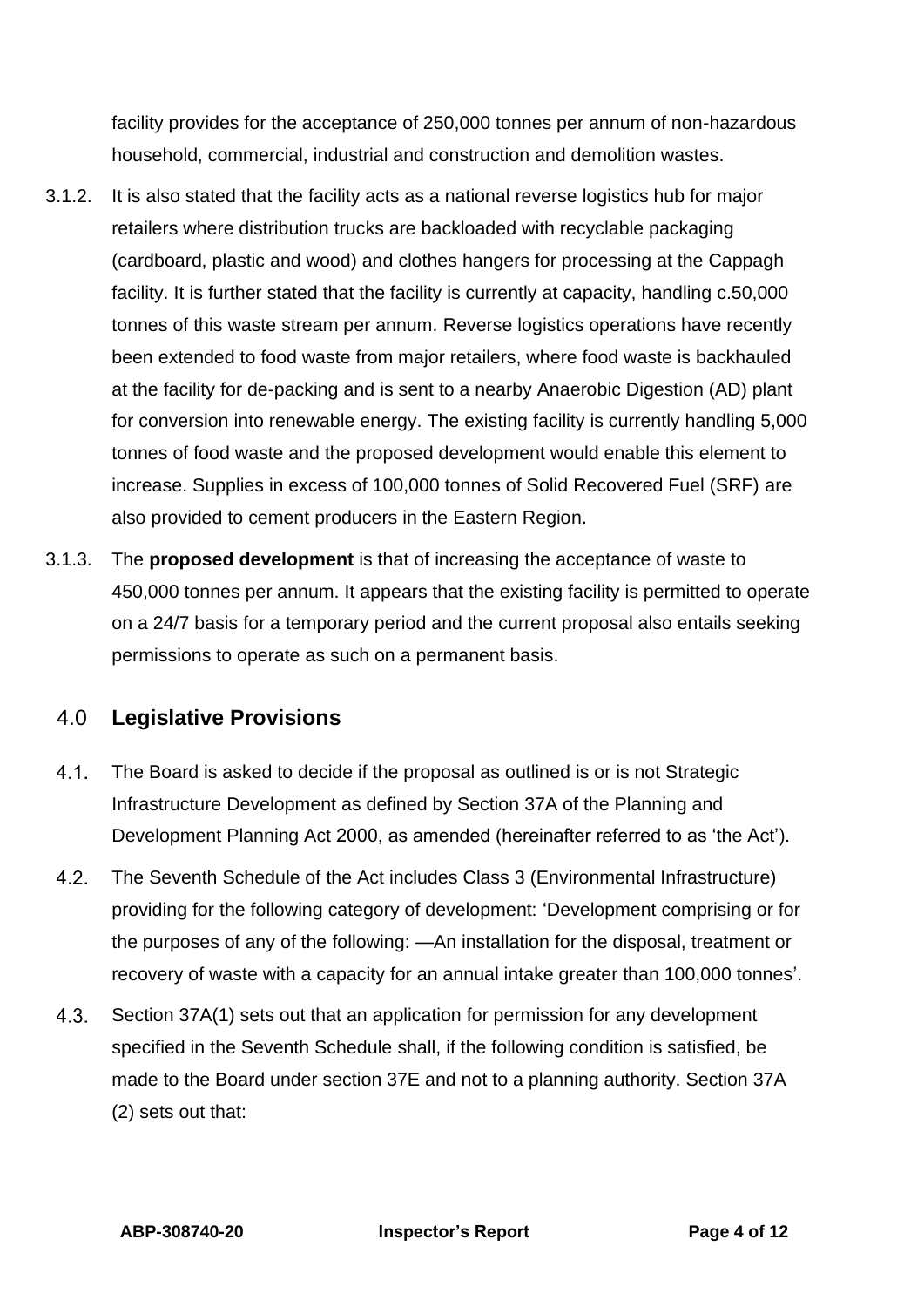-'That condition is that, following consultation under section 37B, the Board serves on the prospective applicant a notice in writing that, in the opinion of the Board, the proposed development would, if carried out, fall within one or more of the following paragraphs, namely -

(a) the development would be of strategic economic or social importance to the State or the region in which it would be situate,

(b) the development would contribute substantially to the fulfilment of any of the objectives in the National Planning Framework or in any regional spatial and economic strategy in force in respect of the area or areas in which it would be situate,

(c) the development would have a significant effect on the area of more than one planning authority'.

### <span id="page-4-0"></span>5.0 **Prospective Applicant's Case**

- $5.1.$ At the pre-application meeting, the prospective applicant provided an outline of the proposal which is for a permanent extension to operational hours beyond that permitted under it's previous permission and an increase in waste intake.
- $5.2.$ With regard to the **proposed permanent extension of operational hours**, the prospective applicant stated that this would be subject to ongoing detailed monitoring of noise emission levels and that no negative impacts to the amenities of the area have been recorded to date.
- $5.3.$ With regard to the **proposed increased waste intake**, the prospective applicant stated that this would provide for an increase from the current 250,000 tonnes to 450,000 tonnes per annum. It added that the proposed waste increase can be facilitated within the existing infrastructure on site and that no significant impacts have been identified in the Environmental Impact Assessment (EIA) undertaken. The prospective applicant also said that there is sufficient capacity on surrounding access roads to serve the proposed development.
- $5.4.$ At the meeting, it was the prospective applicant's case that having regard to the fact that the parent permission and subsequent permissions were granted under Section 34 of the Act, the proposed development does not constitute strategic infrastructure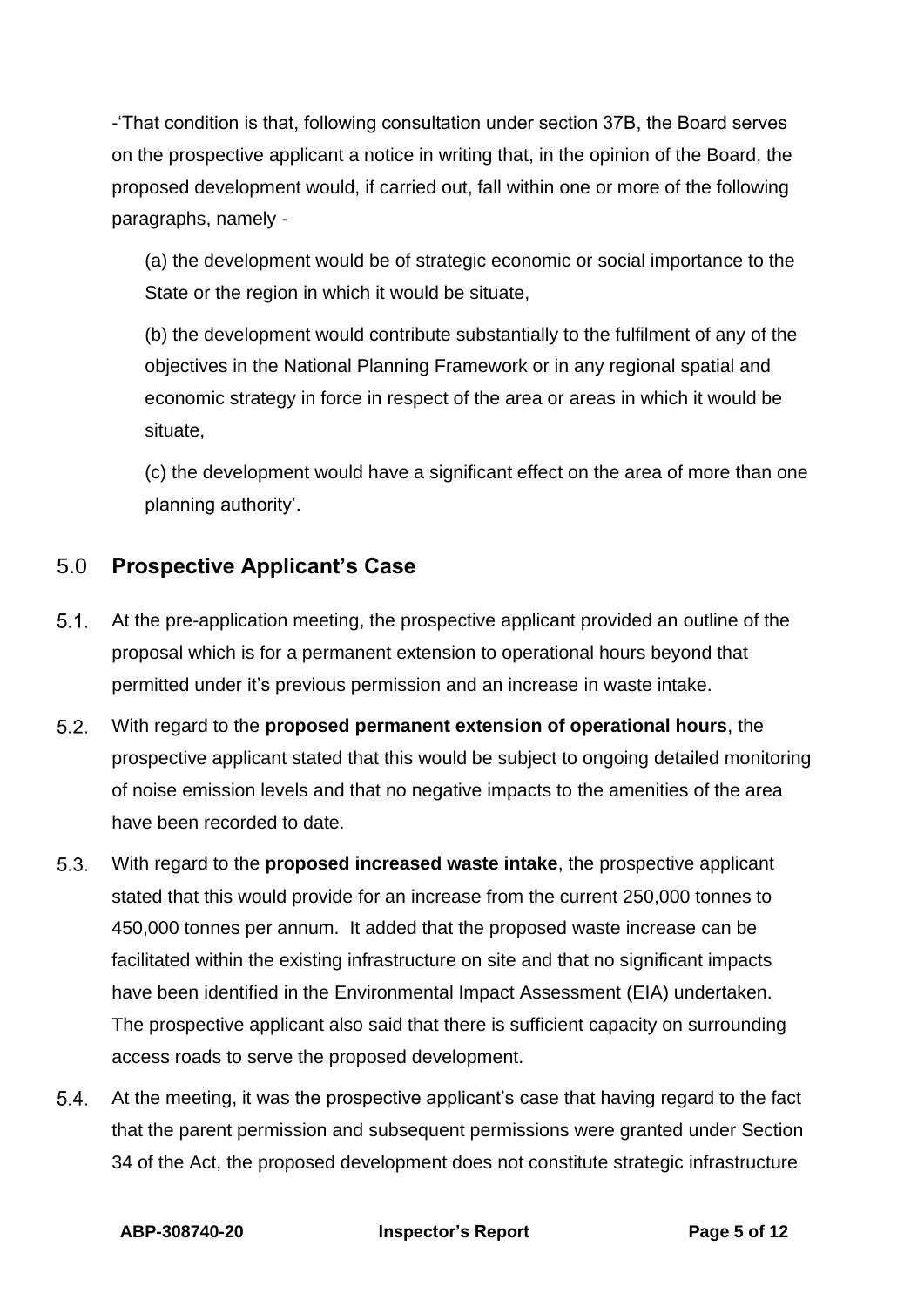and the planning application should be made to the planning authority in the first instance. In support of its case at this point, the prospective applicant referred to a direction issued by the Board in 2007 under File Ref: 16.GC0001 (Proposed amendments to the permitted Bellanaboy Bridge Gas Terminal in County Mayo).

 $5.5.$ Following the meeting, it is evident that the prospective applicant's case was revisited. In their letter received by the Board dated 13<sup>th</sup> April 2021 seeking closure of the pre-application consultations, it is submitted that the prospective applicant is of the view that the proposed development would fit the Seventh Schedule. A subsequent written submission followed, dated 21<sup>st</sup> April 2021, setting out the prospective applicant's view that the proposal would also meet criteria (a), (b) and (c) of Section 37A(2) of the Act.

#### <span id="page-5-0"></span>6.0 **Pre-Application Consultations**

- $6.1.$ One pre-application meeting was held between the prospective applicant and the Board's representatives on the 25<sup>th</sup> January 2021. The details of the meeting are set out in the written record contained on the Board's file. The prospective applicant outlined their case in support of their view that the proposed development did not constitute SID and also referred to a previous case decided by the Board (ABP File Ref: 16.GC0001), which they stated supports their case. It also stated that no new infrastructure was required to facilitate the development and that the facility on site had sufficient headroom to deal with 500,000 tonnes of waste per annum.
- $6.2.$ At the meeting, the Board's representatives set out their **preliminary** view that the proposed development would fit within the Seventh Schedule in terms of both exceeding the 100,000 tonnes per annum threshold under Environmental Infrastructure (waste disposal) and having regard to the overall cumulative development, which would result on the subject site and would exceed the threshold of 100,000 tonnes per annum. It was stated that a decision on this matter would ultimately be made by the Board and the preliminary view should be taken in that context.
- $6.3.$ In relation to the prospective applicant's case whereby an initial application was decided under Section 34 of the Act and submitted to the local planning authority, the Board noted the prospective applicant's reference to File Ref: 16.GC0001. The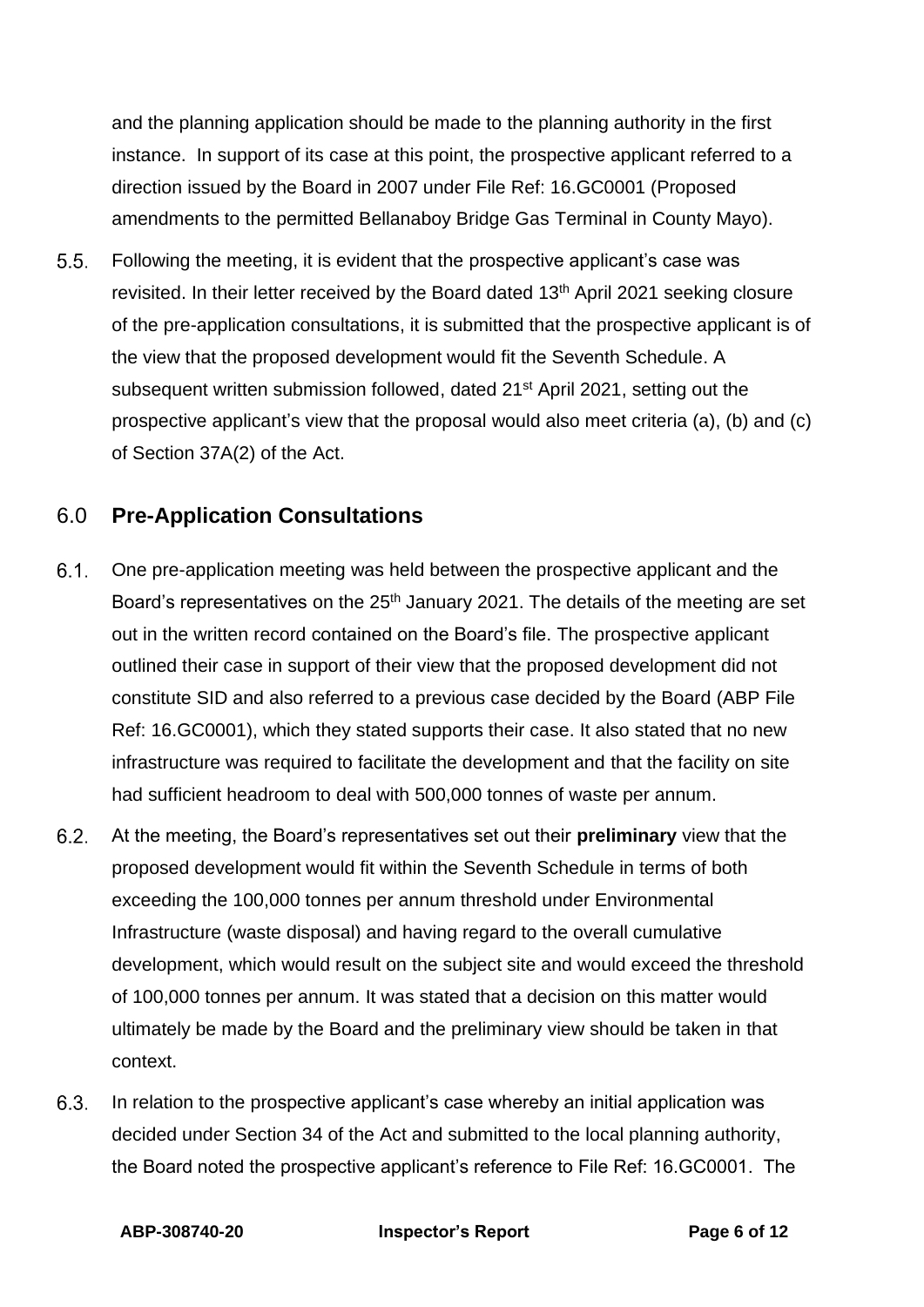Board's representatives set out the context that this decision was made some time ago (2007), being an early decision following the coming into force of the Strategic Infrastructure Act and the amendments proposed in that application related to the rerouting of onshore upstream gas pipeline relating to Corrib Gas Field Project, Co. Mayo. It was the Board's representatives view that such a decision could not be viewed as a precedent for the current waste proposal as there are clear differences.

- 6.4. The Board's representatives referred to more recent and relevant cases in support of its view, including those set out under the heading of 'Relevant Planning History' (Section 7.0) below. In the three cases referenced, the Board determined each to constitute Strategic Infrastructure Development.
- $6.5.$ It was agreed at the meeting that the prospective applicant would forward a further submission on its view on whether the development would meet the criteria set out in Section 37A(2) of the Act. At the point of requesting closure of the consultations, no such information had been furnished to the Board by the prospective applicant on this matter. However, the Board requested this information, and it was received by the Board on 28<sup>th</sup> April 2021. I refer the Board to Section 5.5 of my report above where I have detailed the prospective applicant's revised position as set out in this written correspondence received. In effect, it is the prospective applicant's updated and current position that the development constitutes Strategic Infrastructure within the meaning of Section 37A of the Act.

#### <span id="page-6-0"></span>7.0 **Relevant Planning History**

 $7.1.$ Permission for the existing facility on site was granted by Fingal County Council under File Ref: F05A/1156, which allowed a materials recycling facility. Subsequent applications granted permission by Fingal County Council, in 2007 and 2013, permitted the facility's expansion and allowed an increase in waste accepted from 200,000 to 250,000 tonnes per annum. Further applications granted permission in 2018 and 2019 by Fingal County Council permitted extensions to the hours of operation on a temporary basis. Specifically, the 2019 grant of permission allowed the facility to operate on a 24/7 basis for a period of three years.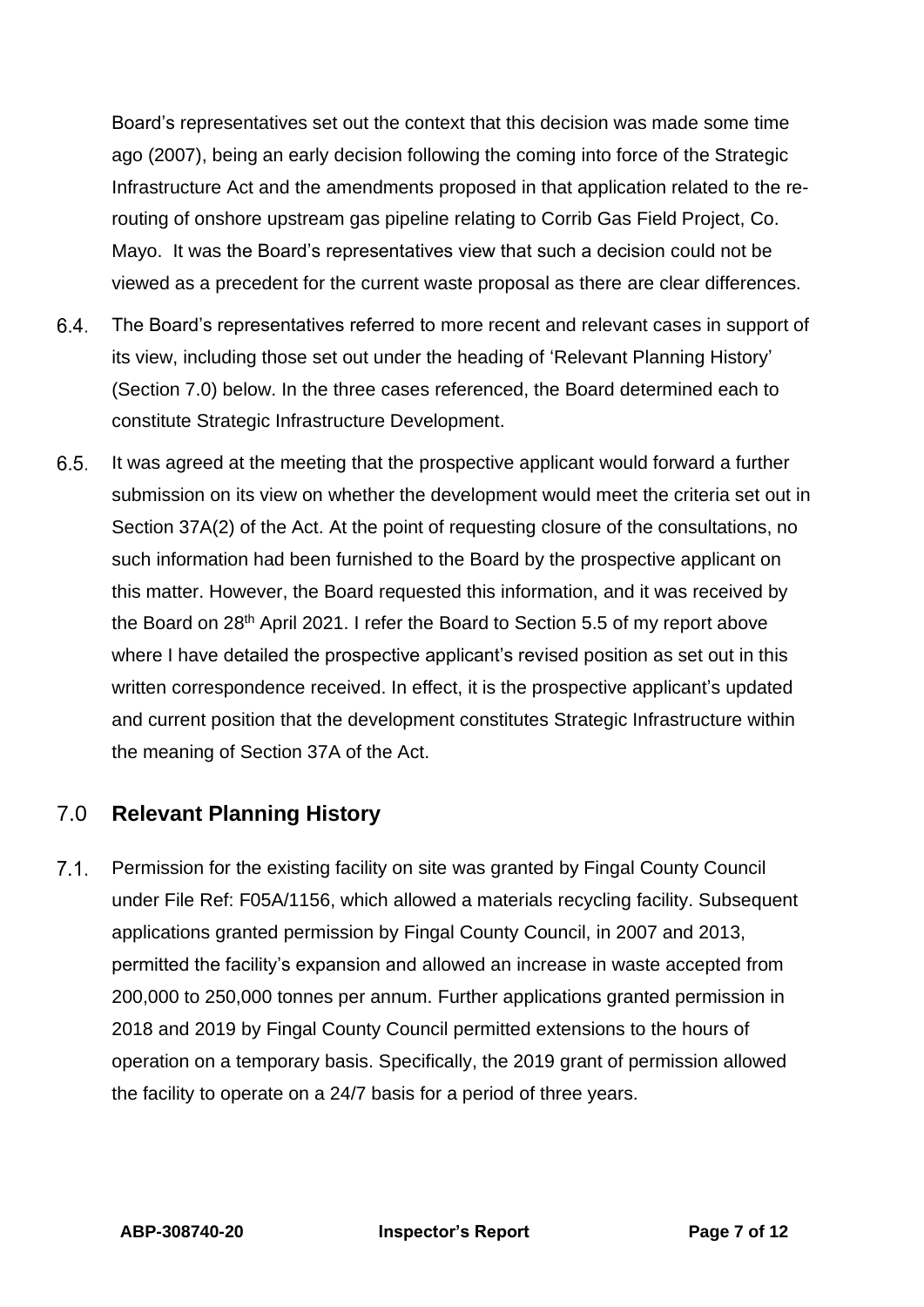#### <span id="page-7-0"></span>8.0 **Assessment**

#### $8.1$ **Does the development fall within the Seventh Schedule?**

- 8.1.1. For the purposes of consideration of the Seventh Schedule, the proposed development is an increase of the annual waste intake by 200,000 tonnes per annum. This alone or in combination with the existing development which permits 250,000 tonnes per annum, would both exceed the threshold set out under Class 3 (Environmental) of the Seventh Schedule, specifically under the category of development: 'Development comprising or for the purposes of any of the following: —An installation for the disposal, treatment or recovery of waste with a capacity for an annual intake greater than 100,000 tonnes'.
- 8.1.2. In previous cases, the Board have consistently taken the view that it is the resultant development, comprising the existing and proposed development (or extension) combined, that requires consideration. Cases of relevance include An Bord Pleanála references: PC0018 (Proposed intensification and extension of the permitted landfill at Parsonstown, Loughnacush, Kilkeaskin, Timahoe West, Drummond, Coolcarigan, Killinagh Upper and Killinagh Lower near Drehid), PC0221(further replacement of fossil fuels with alternative fuels at Platin, Cement Plant, Duleek, Co.Meath) and ABP-305252-19 (Waste-to-Energy Facility, Carranstown, Duleek, Co. Meath). The Board considered each to fall within the Seventh Schedule in the first instance, and ultimately determined that each constituted Strategic Infrastructure.
- 8.1.3. As the annual waste intake would exceed the threshold of 100,000 tonnes, I recommend that the Board determine that the development falls within Class 3 (Environmental Infrastructure) of the Seventh Schedule of the Act in the first instance and exceeds the applicable threshold of 100,000 tonnes. The issue of increasing the operating hours is not a material consideration for the purpose of determining whether or not the proposed development is of a class within the seventh schedule.

#### $8.2.$ **Does the development meet the conditions of Section 37A(2)?**

8.2.1. Having considered that the development falls within the Seventh Schedule of the Act, it is then necessary to consider whether the proposed development meets the conditions (a), (b) and/or (c) of Section 37A(2). These are considered in order below.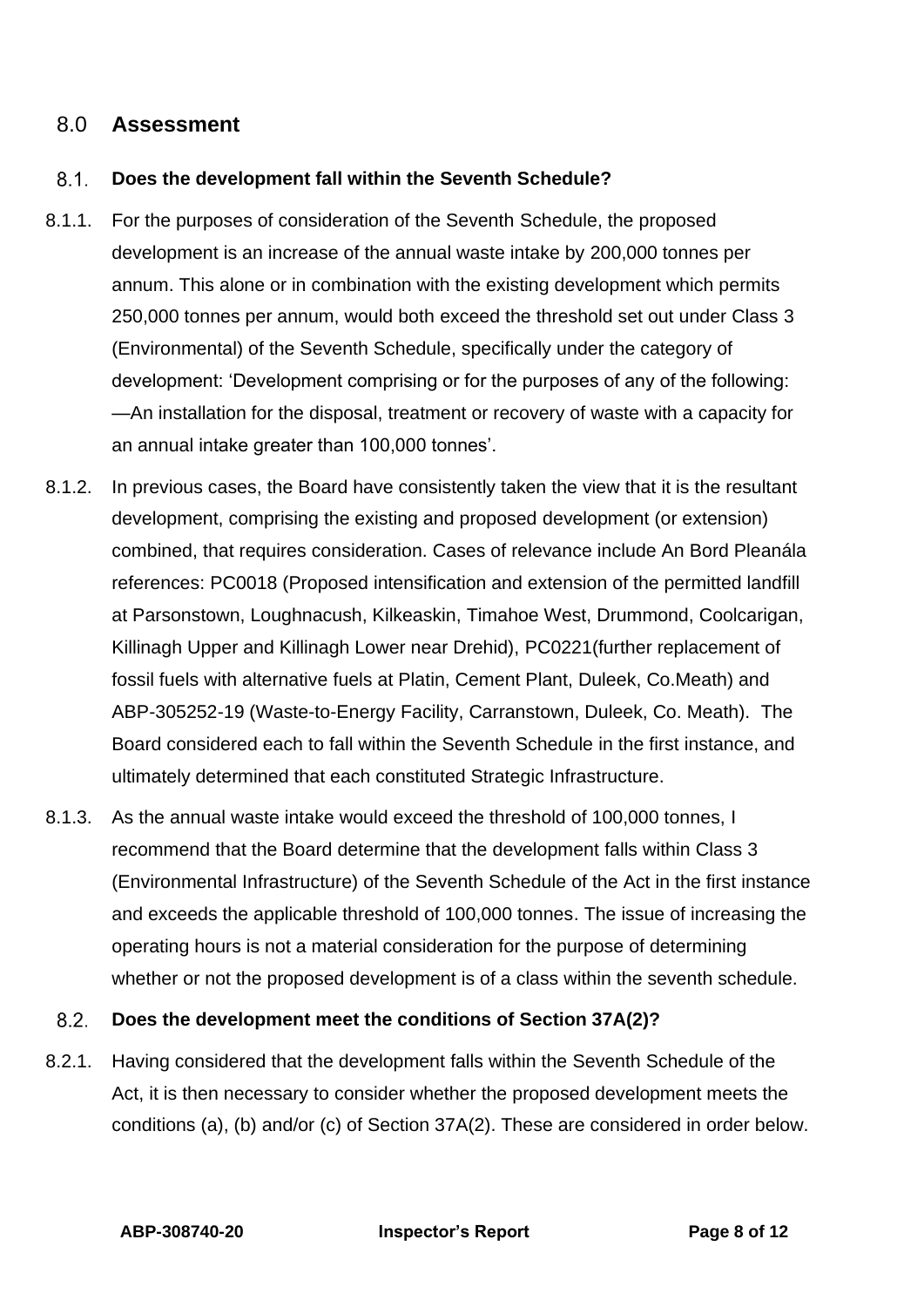### **(a) the development would be of strategic economic or social importance to the State or the region in which it would be situate**

8.2.2. Having regard to the above and the provisions of Section 37A(2)(a) of the Act, it is evident that the development would be of strategic economic importance to the State, having regard to its function as a national waste facility in terms of a 'reverse logistics hub' for certain major retailers at a national level. It is also clearly of strategic economic importance to the Eastern Region, for similar reasons and because of its supply of SRF as an alternative fuel for the cement production industry in the region. In conclusion on this matter, the proposed development would meet condition (a) of Section 37(2) of the Act.

**(b) the development would contribute substantially to the fulfilment of any of the objectives in the National Planning Framework or in any regional spatial and economic strategy in force in respect of the area or areas in which it would be situate**

- 8.2.3. In correspondence to the Board, the prospective applicant stated that the proposed development is supported by National Strategic Outcome (NSO) 9 (sustainable management of water, waste and other resources) and NSO 8 (transition to a low Carbon and Climate resilient society) of the **National Planning Framework-Ireland 2040 Our Plan (NPF) (2018).** The prospective applicant also stated that the proposed development would also meet objectives of the **Waste Action Plan for a Circular Economy (2020-2025)** and that the proposed development would lead to increased capacity at the existing facility, which in turn would be of strategic importance in meeting the target to reduce the disposal of waste to landfill to 10% in 2035 and in driving higher levels of waste segregation.
- 8.2.4. The prospective applicant also stated that the proposal to increase capacity at the facility would meet the strategic vision of the **Eastern-Midlands Region Waste Management Plan (2015-2021)**. For example, it is submitted that the expansion of processing capacity would contribute to national recycling targets by processing more waste and extracting more recylate and resources for the circular economy, as well as ensuring more waste is diverted away from landfill.
- 8.2.5. In addition to the prospective applicant's referenced policy documents, the provisions of the **Regional Spatial & Economic Strategy (RSES) 2019-2031** for the Eastern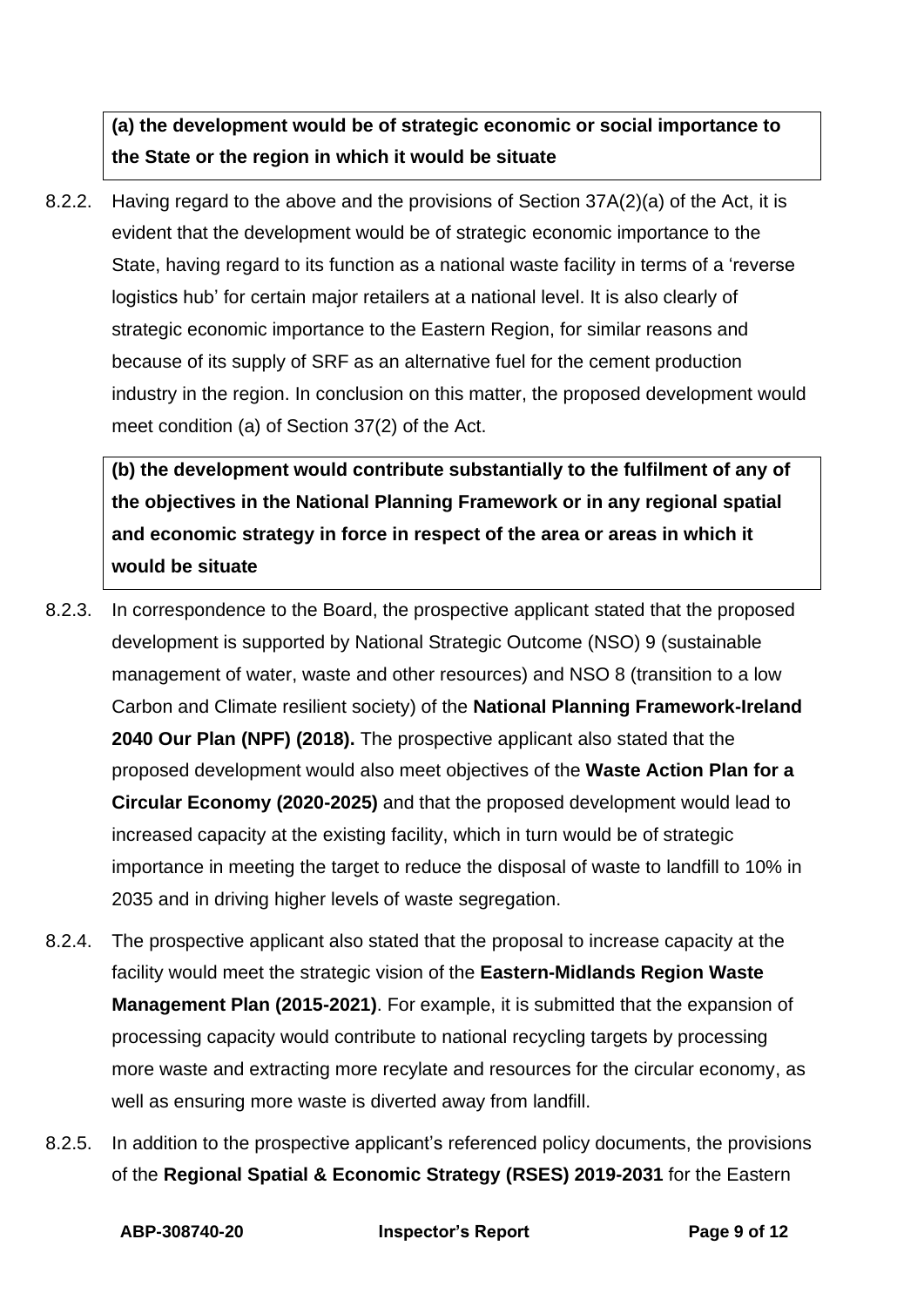Region is of relevance in the assessment of whether the proposed development would meet Section 37A(2)(b) of the Act. The RSES includes 'Sustainable Management of Water, Waste and other Environmental Resources' as one of 16 Regional Strategic Outcomes, in support of NSO 8 and NSO 9 of the NPF.

- 8.2.6. Other policies are set out including supporting the transition to a Low Carbon, Circular and Climate Resilient Region with a priority to minimise waste and the use of waste as a fuel resource in the energy sector.
- 8.2.7. Section 10.4 (Waste Management) sets out that the Wate Management Policy for the Region is contained in the Eastern and Midlands Region Waste Management Plan 2015-2021, which I have considered above. The RSES also includes a Regional Policy Objective, RPO 10.25, setting out the requirement for Development plans to identify how waste will be reduced in line with the principles of the circular economy.
- 8.2.8. Having regard to the above, the development would contribute substantially to the fulfilment of objectives NSO8 and NSO9 of the NPF. It would also contribute to the fulfilment of objectives set out in the RSES for the Eastern region in which it is and would be situate.
- 8.2.9. In conclusion on this matter, the proposed development would meet condition (b) of Section 37(2) of the Act.

### **(c) the development would have a significant effect on the area of more than one planning authority.**

- 8.2.10. The prospective applicant sets out that the facility provides a resource recovery and processing service for wastes generated across the country in respect of certain major retailers and at a regional level in respect of supplying SRF to cement plants in the region.
- 8.2.11. In this regard, while the development would be physically located in the functional area of one planning authority, Fingal County Council, it would provide a waste processing service for the recovery of dry recyclables and food for major retailers at a national level and would also provide a service for the processing of SRF for cement plants in the region. It would have a significant effect on the area of more than one planning authority.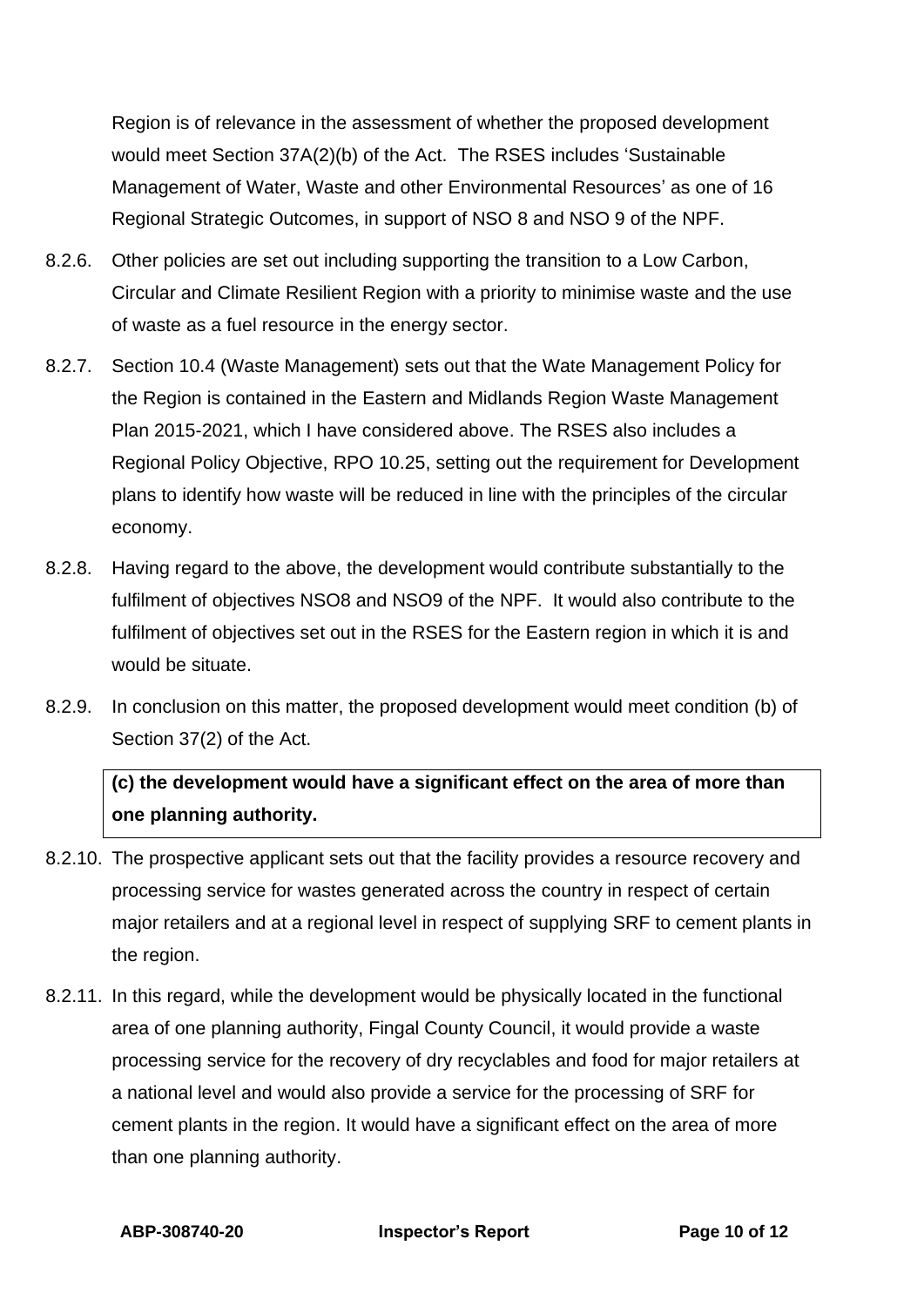In conclusion on this matter, the proposed development would meet condition (**c**) of Section 37(2) of the Act.

#### <span id="page-10-0"></span>9.0 **Recommendation**

 $9.1.$ Having regard to the above I recommend that the prospective applicant be informed that the proposed development constitutes strategic infrastructure within the meaning of Section 37 of the Planning and Development Act, 2000, as amended, and in accordance with Section 37A(1) of the Act, an application is required to be made direct to An Bord Pleanála, for the following reasons and considerations.

#### <span id="page-10-1"></span>10.0 **Reasons and Considerations**

10.1. Having regard to the nature and scale of the proposed waste development for the increase in the annual intake of waste by 200,000 tonnes to a total annual waste intake of 450,000 tonnes and the increase in operating hours to continuous 24 hours across seven days a week on a permanent basis, it is considered to fall within Class 3 - Environmental Infrastructure, Seventh Schedule and within the terms of Section 37A(2) paragraphs (a), (b) and (c) Planning and Development Act 2000, as amended. It is the opinion of the Board that the development would be of strategic importance to the State and the Eastern and Midlands region within which it would be situate, would contribute substantially to the fulfilment of the objectives within the National Planning Framework and the Regional Spatial & Economic Strategy (RSES) 2019-2031 for the Eastern and Midland Region in force in respect of the area in which it would be situate, and would have a significant effect on the area of more than one planning authority.

Patricia Calleary Senior Planning Inspector

06<sup>th</sup> May 2021